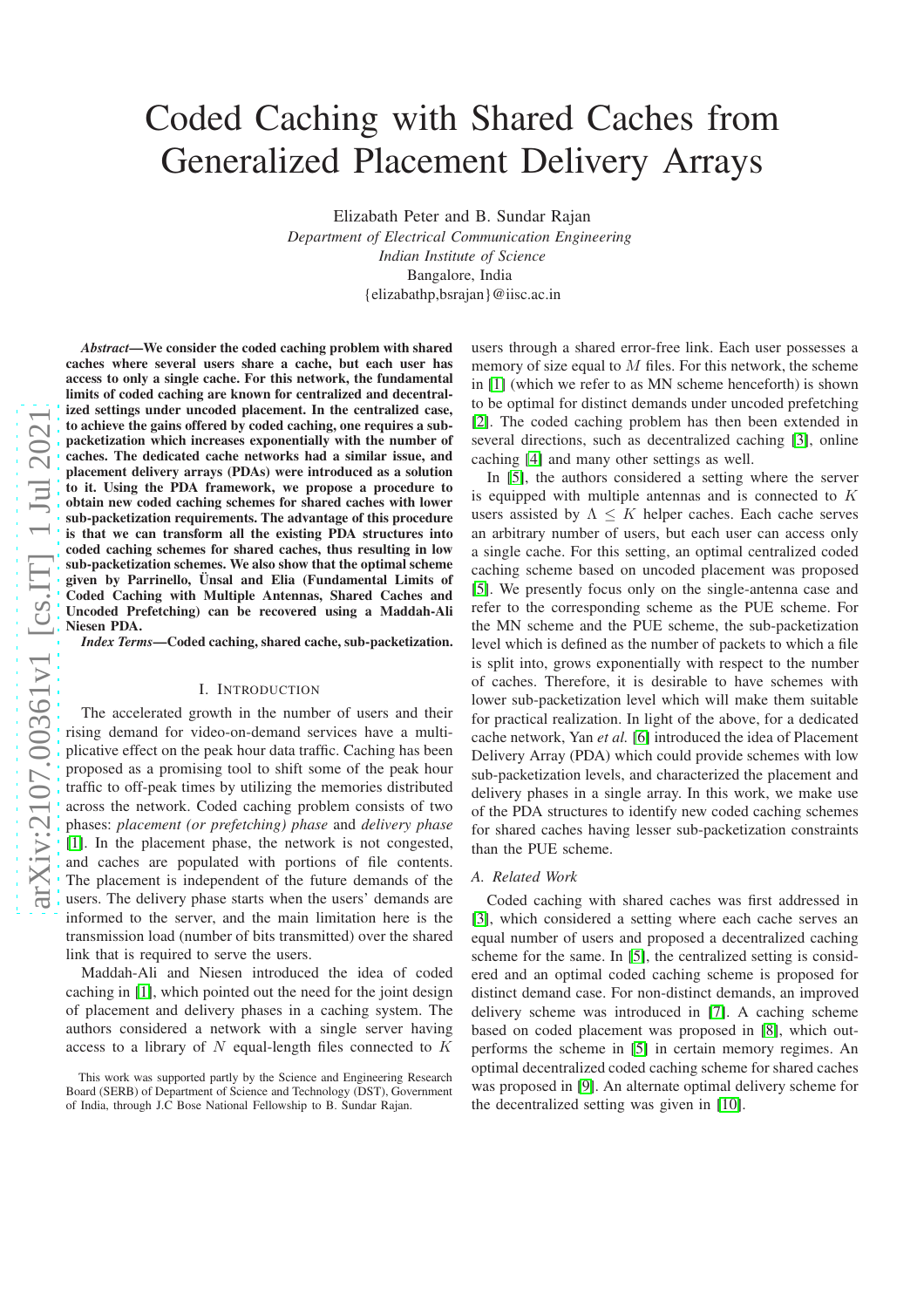For dedicated cache network, several coded caching schemes with lower sub-packetization have been introduced. The relationship with sub-packetization and transmission load was first discussed by Shanmugam *et al.* in [\[11\]](#page-6-10) and proposed a scheme based on grouping method. [\[6\]](#page-6-5) was the first to introduce the concept of PDA to describe caching schemes, and presented two new constructions of PDA that would result in schemes with lesser number of file division than the MN scheme. [\[6\]](#page-6-5) also showed that MN scheme can be represented using a PDA, which in fact belongs to the class of regular PDA. In regular PDA, each integer occurs the same number of times. Various coded caching schemes based on the design of PDA were proposed recently [\[12\]](#page-6-11) - [\[17\]](#page-6-12). Also, there exists several other constructions that focus on reducing sub-packetization, some of which uses resolvable block design and linear block codes [\[18\]](#page-6-13), the strong edge colouring of subset graphs [\[19\]](#page-6-14), projective space [\[20\]](#page-6-15) etc. Recently, a new class of PDA termed as consecutive and t-cyclic PDA were introduced [\[21\]](#page-6-16) to describe the delivery scheme for a special class of multi-access coded caching problem.

*Notations*: For any integer n,  $[n]$  denotes the set  $\{1, 2, ..., n\}$ . For any set  $S$ ,  $|S|$  denotes the cardinality of S. Binomial coefficients are denoted by  $\binom{n}{k}$ , where  $\binom{n}{k} \triangleq \frac{n!}{k!(n-k)!}$  and  $\binom{n}{k}$  is zero for  $n < k$ . Bold uppercase and lowercase letters are used to denote matrices and column vectors, respectively. The contents stored in each helper cache,  $\lambda$  is denoted by  $\mathcal{Z}_\lambda$ . An identity matrix of size *n* is denoted as  $\mathbf{I}_n$ . The set of positive integers is denoted by  $\mathbb{Z}^+$ .

# *B. Our Contributions*

Our contributions are summarized below:

- A procedure is proposed to obtain new coded caching schemes for shared cache from PDAs. The advantage of this is that we can transform all the existing PDA structures into coded caching schemes for shared caches, thus resulting in low sub-packetizaton schemes.
- We show that the optimal scheme in [\[5\]](#page-6-4) (PUE scheme) can be recovered using a MN PDA.

# II. SYSTEM MODEL AND BACKGROUND

In this section, we first discuss the shared caching problem, and then briefly review the definition of PDA and see how it represents a coded caching scheme.

### *A. Setting*

We consider a shared cache network as illustrated in Fig [1.](#page-1-0) There is a server with N equal-length files  $W =$  $\{W^1, W^2, \ldots, W^N\}$ , connected to K users through a shared error-free link. There are  $\Lambda \leq K$  helper caches, each of size equal to M files, where  $M \in [0, N]$ . Each user gets access to one of the helper caches and there is no limit on the number of users served by each cache. We call this problem as a  $(\Lambda, K, M, N)$  shared caching problem.

<span id="page-1-0"></span>

Fig. 1: Problem setting considered in this work.

The  $(\Lambda, K, M, N)$  shared caching problem operates in three phases:

*a) Placement phase*: In this phase, the server fills the caches with parts of the file contents, satisfying the memory constraint. This is carried out without knowing the future demands of the users and their association to the caches.

*b) User-to-cache association phase:* The placement phase is followed by an additional phase in which each user gets connected to one of the helper nodes from which it can download the contents at zero cost. The set of users assigned to cache  $\lambda \in [\Lambda]$  is denoted as  $\mathcal{U}_{\lambda}$ , and all these disjoint sets together form a partition of the set of  $K$  users. The overall association of the users to the caches is represented as:

$$
\mathcal{U}=\{\mathcal{U}_1,\mathcal{U}_2,\ldots,\mathcal{U}_{\Lambda}\}.
$$

This assignment of users to caches is independent of the cached contents and the subsequent demands. For any userto-cache association  $U$ , the association profile  $\mathcal L$  describes the number of users served by each cache. Therefore,

$$
\mathcal{L} = \{ \mathcal{L}_1, \ldots, \mathcal{L}_{\Lambda} \}
$$

where  $\mathcal{L}_i = |\mathcal{U}_i|$ . Without loss of generality, assume that  $\mathcal{L}_i \geq \mathcal{L}_j$   $\forall i \leq j$  and  $\mathcal{U}_i$  to be an ordered set. Several userto-cache associations result in the same  $\mathcal L$ . Therefore, each  $\mathcal L$ represents a class of  $U$ .

*c) Delivery phase:* Users inform their demands to the server. Let the index of the file demanded by the user  $k \in [K]$ be denoted as  $d_k$ . On receiving the demand vector  $\mathbf{d} =$  $(d_1, d_2, \ldots, d_K)$ , the server broadcasts a message over the shared link to the users which would enable each of them to decode their requested files. The aim of the server is to design the placement and delivery scheme so as to minimize the number of transmissions required to serve the users.

Let  $R(\mathcal{L}, d)$  denote the transmitted load (normalized by the file size) over the shared link to satisfy the demand  $d$  when the association profile is  $\mathcal{L}$ . The worst-case load corresponds to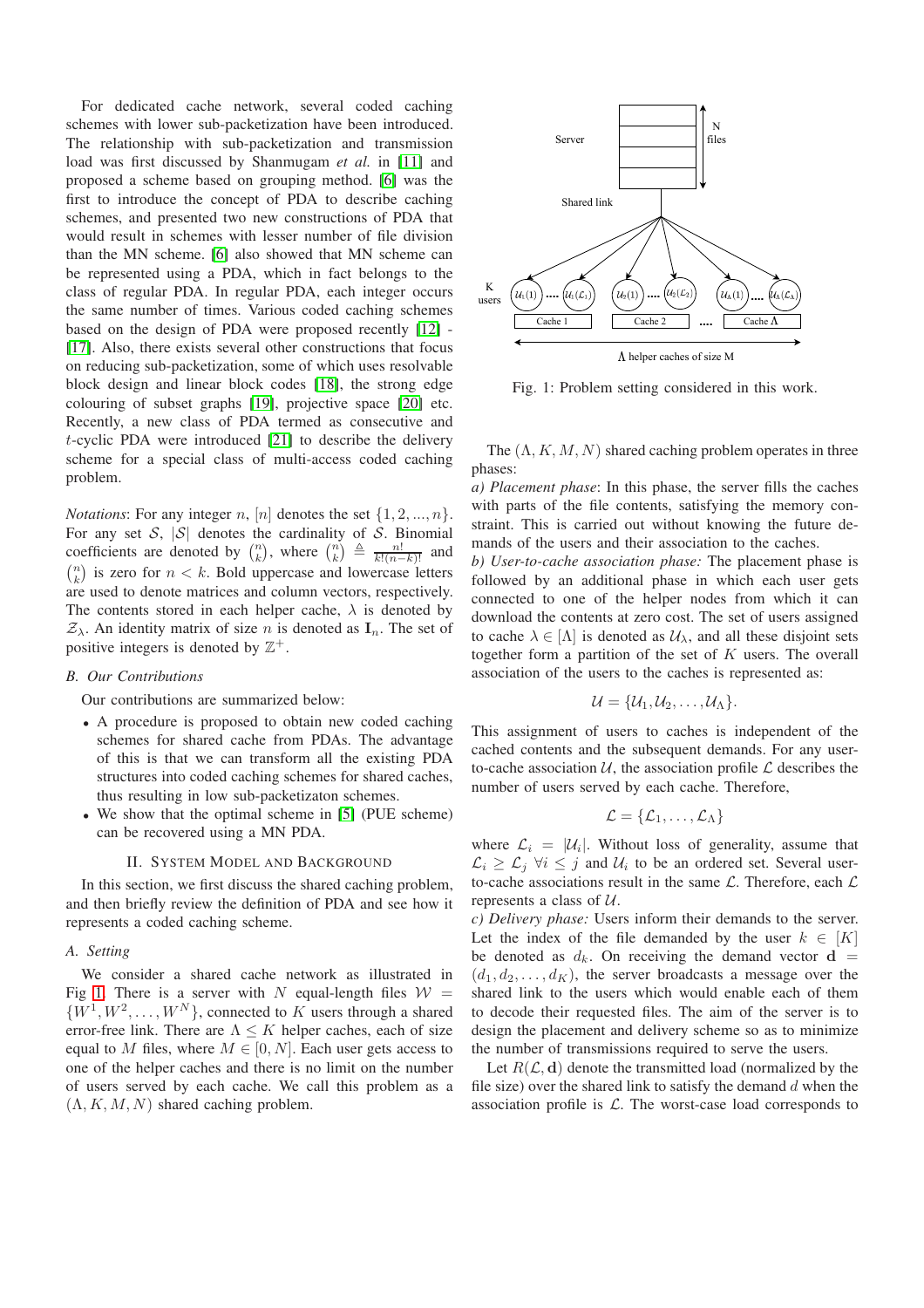$\max_{\mathbf{d} \in \{1,...,N\}^K} R(\mathcal{L}, \mathbf{d})$ . The optimal worst-case load for a given U with association profile L is denoted by  $R^*(\mathcal{L})$ , which is the minimum achievable worst-case load over all possible caching and delivery schemes.

# *B. Placement Delivery Array (PDA)*

In this part, we consider the dedicated cache network which consists of a server having access to  $N$  equally-sized files, connected to K users. Each user is endowed with a cache of size equal to M files.

Definition 1. *( [\[6\]](#page-6-5)) For positive integers* K, F, Z *and* S*, an*  $F \times K$  *array*  $P = (p_{j,k})$ ,  $j \in [0, F)$  *and*  $k \in [0, K)$ , *composed of a specific symbol*  $\star$  *and* S *non-negative integers*  $0, 1, \ldots, S-1$ , is called a  $(K, F, Z, S)$  placement delivery *array (PDA) if it satisfies the following three conditions:*

- *C1. The symbol*  $\star$  *appears Z times in each column.*
- *C2. Each integer occurs at least once in the array.*

*C3. For any two distinct entries*  $p_{j_1,k_1}$  *and*  $p_{j_2,k_2}$ *,* 

 $p_{j_1,k_1} = p_{j_2,k_2} = s$  *is an integer only if* 

- (a)  $j_1 \neq j_2$ ,  $k_1 \neq k_2$ , *i.e.*, they lie in distinct rows and *distinct columns, and*
- *(b)*  $p_{j_1,k_2} = p_{j_2,k_1} = \star$ *, i.e., the corresponding*  $2 \times 2$  $sub-array formed by rows j_1, j_2 and columns k_1, k_2$ *must be of the following form:*

$$
\begin{pmatrix} s & \star \\ \star & s \end{pmatrix} \quad or \quad \begin{pmatrix} \star & s \\ s & \star \end{pmatrix}
$$

**Theorem 1.** *( [\[6\]](#page-6-5))* For a given  $(K, F, Z, S)$  PDA  $P =$  $(p_{j,k})_{F \times K}$ , a  $(K, M, N)$  coded caching scheme can be ob*tained with sub-packetization*  $F$  *and*  $\frac{M}{N} = \frac{Z}{F}$  *using Algorithm 1. For any demand* d*, the demands of all the users are met* with a transmission load of  $R = \frac{S}{F}$ .

| Algorithm 1 Coded caching scheme based on PDA [6] |  |  |  |  |  |  |  |
|---------------------------------------------------|--|--|--|--|--|--|--|
|---------------------------------------------------|--|--|--|--|--|--|--|

1: procedure  $PLACEMENT(P, W)$ 2: Split each file  $W^n$  in W into F packets:  $W^n = \{W_j^n :$  $j \in [0, F)$ 3: **for**  $k \in {0, 1, ..., K - 1}$  do 4:  $\mathcal{Z}_k \leftarrow \{W_j^n : p_{j,k} = \star, \forall n \in [N]\}$ 5: end for 6: end procedure 7: procedure  $DELIVERY(P, W, d)$ 8: **for**  $s = 0, 1, ..., S - 1$  **do** 9: Server sends  $\bigoplus$  $p_{j,k}=s,j\in[0,F),k\in[0,K)$  $W_j^{d_k}$ 10: end for 11: end procedure

In a  $(K, F, Z, S)$  PDA P, the rows represent packets and the columns represent users. For any  $k \in [0, K)$  if  $p_{i,k} = \star$ , then it implies that the user k has access to the  $j^{th}$  packet of all the files. If  $p_{j,k} = s$  is an integer, it means that user k does not have access to the  $j<sup>th</sup>$  packet of any of the files. Condition  $C1$ 

guarantees that all users have access to some Z packets of all the files. According to the delivery procedure in Algorithm 1, the server sends a linear combination of the requested packets indicated by the integer  $s$  in the PDA. Therefore, condition C2 implies that the number of messages transmitted by the server is exactly S and the transmitted load is  $\frac{S}{F}$ . Condition C3 insures the decodability condition.

The following theorem shows that MN scheme can be obtained from a PDA.

**Theorem 2.** *( [\[6\]](#page-6-5))* For a  $(K, M, N)$  caching system with  $\frac{M}{N} \in \{0, \frac{1}{K}, \frac{2}{K}, \dots, 1\}$  and let  $t = \frac{KM}{N}$ , there exists a  $t + 1$ - $(K, F, Z, S)$  *PDA with*  $F = {K \choose t}$ ,  $Z = {K-1 \choose t-1}$  and  $S = {K \choose t+1}$ .

MN scheme can be represented using a regular PDA. In MN scheme, choose  $t \in [0, K]$  such that  $F = {K \choose t}$ . Each row of the PDA is indexed by sets  $\mathcal{T} \subseteq [K]$  where  $|\mathcal{T}| = t$ . Each user stores subfiles  $W^n_{\mathcal{T}}, \forall n \in [N]$  if  $k \in \mathcal{T}$ , thus Each user such such that  $W_{\tau}$ ,  $W_{\tau} \in [N]$  if  $K \in \mathcal{T}$ , thus<br> $Z = (K-1)$ . In the delivery phase of the scheme, there are  $\binom{K}{t+1}$  transmissions. Therefore,  $\binom{K}{t+1}$  distinct integers are required to represent each of those transmissions resulting in  $S = \binom{K}{t+1}$ . To fill the PDA with these integers, a bijection f is defined from the  $t + 1$  sized subsets of  $\{1, 2, \ldots, K\}$  to  $[0, S)$  such that

<span id="page-2-0"></span>
$$
p_{\mathcal{T},k} = \begin{cases} f(\mathcal{T} \cup \{k\}), & \text{if } k \notin \mathcal{T}. \\ \star, & \text{elsewhere.} \end{cases} \tag{1}
$$

From the above expression, it is evident that each integer appears exactly  $t + 1$  times, hence the PDA obtained belongs to a  $t + 1$ - regular PDA. The PDA which represents the MN scheme is referred as MN PDA henceforth.

# III. A NEW CLASS OF CODED CACHING SCHEMES FOR SHARED CACHES USING PDAS

In this section, we first formally define a modified placement delivery structure called Generalized PDA, which can completely characterize all the three phases in a shared caching problem in a single array. We then describe the procedure to obtain new coded caching schemes for shared caches using the PDA framework which led to the design of Generalized PDAs.

#### *A. Generalized PDA*

**Definition 2.** For positive integers  $K, F, Z, S$  and I, an  $F \times K$ *array*  $G = (g_{j,k})$ ,  $j \in [0, F)$ ,  $k \in [0, K)$  *composed of*  $\star$  *and integer entries from*  $S^{(I)}$  *where*  $S^{(I)} = \{s^{(i)} : s \in [0, S), i \in \mathbb{R}\}$ [I] $\}$  *is called a*  $(K, F, Z, S<sup>(I)</sup>)$  generalized PDA if it satisfies *the following conditions:*

- *C1. The symbol*  $\star$  *appears Z times in each column.*
- *C2. Each integer and each superscript occurs at least once in the array.*
- *C3. For any two distinct entries*  $g_{j_1,k_1}$  *and*  $g_{j_2,k_2}$ ,  $g_{j_1,k_1}$  =  $g_{j_2,k_2} = s^{(i)}$  is a numerical entry only if
	- *a*)  $j_1 \neq j_2$ ,  $k_1 \neq k_2$ , *i.e., they lie in distinct rows and distinct columns, and*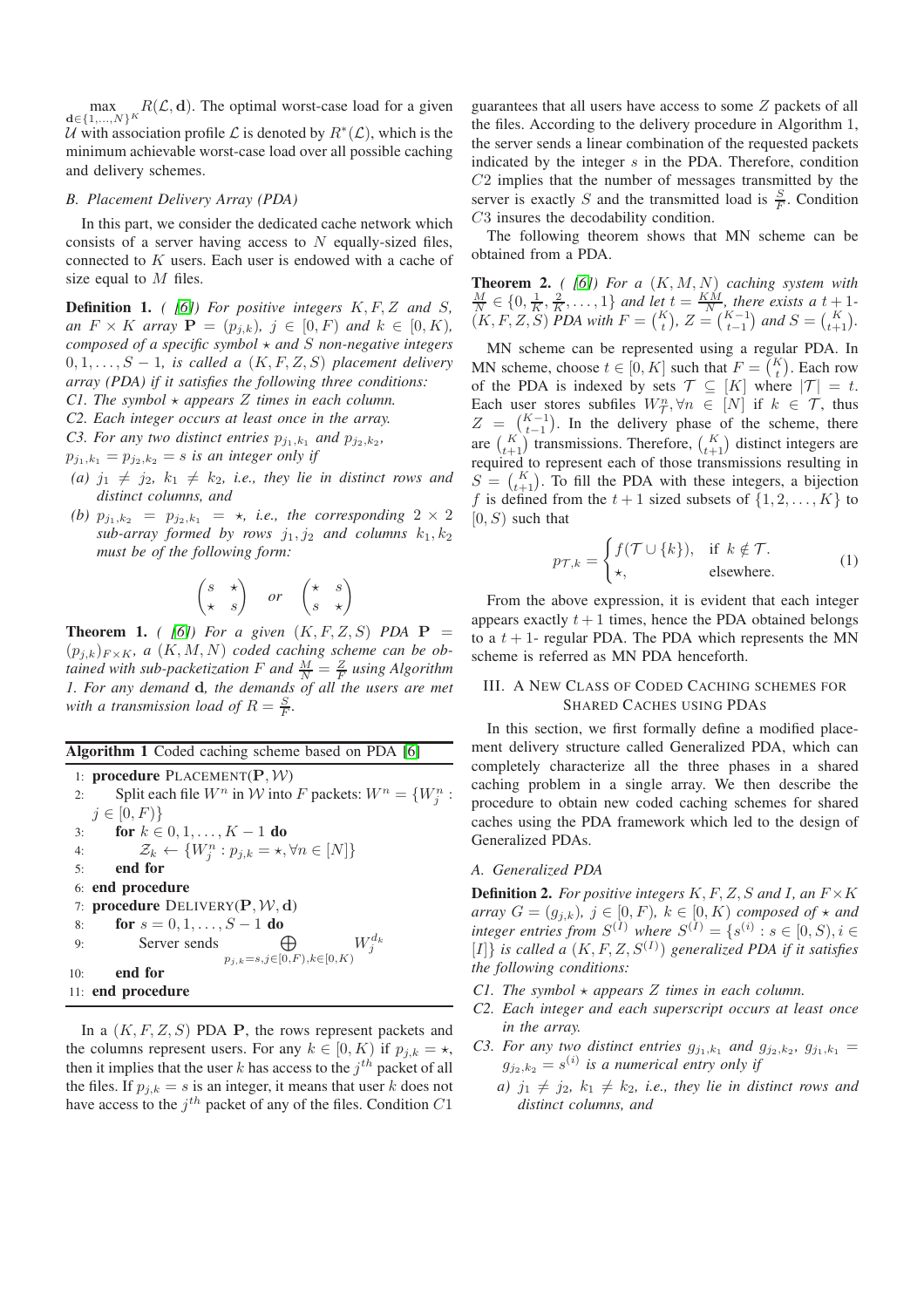*b*)  $g_{j_1,k_2} = g_{j_2,k_1} = \star$ , *i.e.*, the corresponding  $2 \times 2$ *sub-array formed by rows*  $j_1, j_2$  *and columns*  $k_1, k_2$ *must be of the following form:*

$$
\begin{pmatrix} s^{(i)} & \star \\ \star & s^{(i)} \end{pmatrix} \quad or \quad \begin{pmatrix} \star & s^{(i)} \\ s^{(i)} & \star \end{pmatrix}
$$

*C4. For any four distinct entries*  $g_{j_1,k_1}$ ,  $g_{j_1,k_2}$ ,  $g_{j_2,k_1}$  and  $g_{j_2,k_2}$ , if  $g_{j_1,k_1} = s^{(i_1)}$ ,  $g_{j_2,k_1} = \star$  and  $g_{j_1,k_2} = s^{(i_2)}$ , *then*  $g_{i_2,k_2} = \star$ .

# *B. Description of the scheme*

For a given  $(\Lambda, K, M, N)$  shared caching problem, we start with a  $(\Lambda, F, Z, S)$  PDA  $\mathbf{P} = (p_{j,\lambda})$  where  $j \in [0, F)$  and  $\lambda \in [0, \Lambda)$  with  $\frac{M}{N} = \frac{Z}{F}$ . The parameter F determines the sub-packetization level in the resulting scheme. Each column in P represents a cache and the caches' are numbered from  $[0,\Lambda).$ 

Algorithm 2 explains how to obtain a coded caching scheme for shared cache using the PDA P. Some remarks on Algorithm 2 are summarized here: The  $\forall$ 's in P indicate the contents cached in each cache. To all the integer entries in P, associate '1' as a superscript (line 8). The user-to-cache association  $U$  determines the side-information possessed by each user. Therefore, once  $U$  and  $\mathcal L$  are known, we construct an array  $\mathbf{G}_{F \times K}$  from P as follows: each column  $\mathbf{p}_{\lambda}, \lambda \in [0, \Lambda)$ is repeated  $\mathcal{L}_{\lambda}$  times. In each replication of  $\mathbf{p}_{\lambda}$ , the superscript associated with the integer entries in  $\mathbf{p}_{\lambda}$  gets incremented by one. The array G obtained from the user-to-cache association procedure is a generalized PDA, which is defined in Definition 2.

A  $(K, F, Z, S<sup>(I)</sup>)$  generalized PDA  $G_{F \times K}$  represents an F-division caching scheme for a  $(\Lambda, K, M, N)$  shared cache system with  $\frac{M}{N} = \frac{Z}{F}$ .

In G, the columns correspond to the users and the rows correspond to the subfiles. If an entry  $g_{j,k}$  is  $\star$ , it means that the  $k^{th}$  user has access to  $j^{th}$  subfile of all the N files. Condition C1 ensures that all users have access to same number of sub-files. Thus, G can represent the sideinformation possessed by each user.

To obtain the user-to-cache association,  $U$  from  $G$ , a grouping process need to be followed. Initially choose an integer  $s \in [0, S)$ , then for each row find all the columns in which s appears irrespective of its superscript. The so obtained set of columns from each row correspond to a set  $\mathcal{U}_{\lambda}$ in  $U$ . Condition  $C<sub>4</sub>$  guarantees that these set of users possess the same side-information set. To identify the remaining  $\mathcal{U}_{\lambda}$ , repeat the above procedure for other integers.

Next, we describe how G represents the delivery phase. Let  $d = (d_0, d_1, \ldots, d_{K-1})$  be the demand vector. In G, assume that there are m integer entries such that  $g_{j_1,k_1} =$  $\ldots = g_{j_m,k_m} = s^{(i)}$  where  $s \in [0, S)$  and  $i \in [\mathcal{L}_0]$ . Then by condition C3 in Definition 2, the sub-array formed by rows  $j_1, \ldots, j_m$  and columns  $k_1, \ldots, k_m$  is equivalent to a scaled identity matrix  $\mathbf{I}_m$  up to row or column permutations as follows.

Algorithm 2 Coded caching scheme for a  $(\Lambda, K, M, N)$ shared cache network using PDA  $P_{F \times \Lambda}$  with  $\frac{M}{N} = \frac{Z}{F}$ .

procedure  $PLACEMENT(P, W)$ 2: Split each file  $W^n$  in W into F packets:  $W^n = \{W_j^n :$  $j \in [0, F)$ 3:  $u \leftarrow 1$ 4: for  $\lambda \in [0, \Lambda)$  do 5: for  $j \in [0, F)$  do 6:  $\mathcal{Z}_{\lambda} \leftarrow \{W_j^n : p_{j,\lambda} = \star, \forall n \in [N]\}$ 7: if  $p_{j,\lambda} \neq \star$  then 8: Associate the superscript u to  $p_{j,\lambda}$ , i.e,  $p_{j,\lambda} = p_{j,\lambda}^{(u)}$  $j,\lambda$ 9: end if 10: end for 11: end for 12: end procedure 13: procedure USER-TO-CACHE ASSOCIATION( $P, U$ ) 14: Obtain  $\mathcal{L} \leftarrow (\mathcal{L}_0, \mathcal{L}_1, \dots, \mathcal{L}_{\Lambda-1}), \mathcal{L}_i \geq \mathcal{L}_j \ \forall i \leq j$ 15: **Construct G** =  $(g_{j,k})$ ,  $j \in [0, F)$ ,  $k \in [0, K)$ 16:  $k \leftarrow 0$ 17: **for**  $\lambda \in [0, \Lambda)$  do 18: if  $\mathcal{L}_{\lambda} > 0$  then 19: **for**  $i \in [0, \mathcal{L}_{\lambda})$  **do** 20:  $\mathbf{g}_k = \mathbf{p}_{\lambda}^{(u+i)}$  where  $\star^{(u+i)} = \star$ 21:  $k \leftarrow k + 1$ 22: end for 23: end if 24: end for 25: end procedure 26: procedure  $DELIVERY(G, W, d)$ 27: **for**  $s \in [0, S)$  **do** 28: **for**  $i \in \{1, 2, ..., \mathcal{L}_0\}$  **do** 29: **if**  $s^{(i)}$  exists then 30: Server sends  $\bigoplus$  $g_{j,k}=s^{(i)}$  $j \in [0, F), k \in [0, K)$  $W_j^{d_k}$ 31: end if 32: end for 33: end for 34: end procedure

$$
\begin{pmatrix}\ns^{(i)} & \star & \ldots & \star \\
\star & s^{(i)} & \ldots & \star \\
\vdots & \vdots & \ddots & \vdots \\
\star & \star & \ldots & s^{(i)}\n\end{pmatrix}_{m \times m}
$$

From the above structure, it is evident that the users corresponding to the columns  $k_1, \ldots, k_m$  form a clique. Hence, the server sends a message of the form

<span id="page-3-0"></span>
$$
\bigoplus_{1 \le u \le m} W_{j_u}^{d_{k_u}}.\tag{2}
$$

The delivery scheme in line 30 of Algorithm 2 follows from [\(2\)](#page-3-0). Based on the above observations, we arrive at our main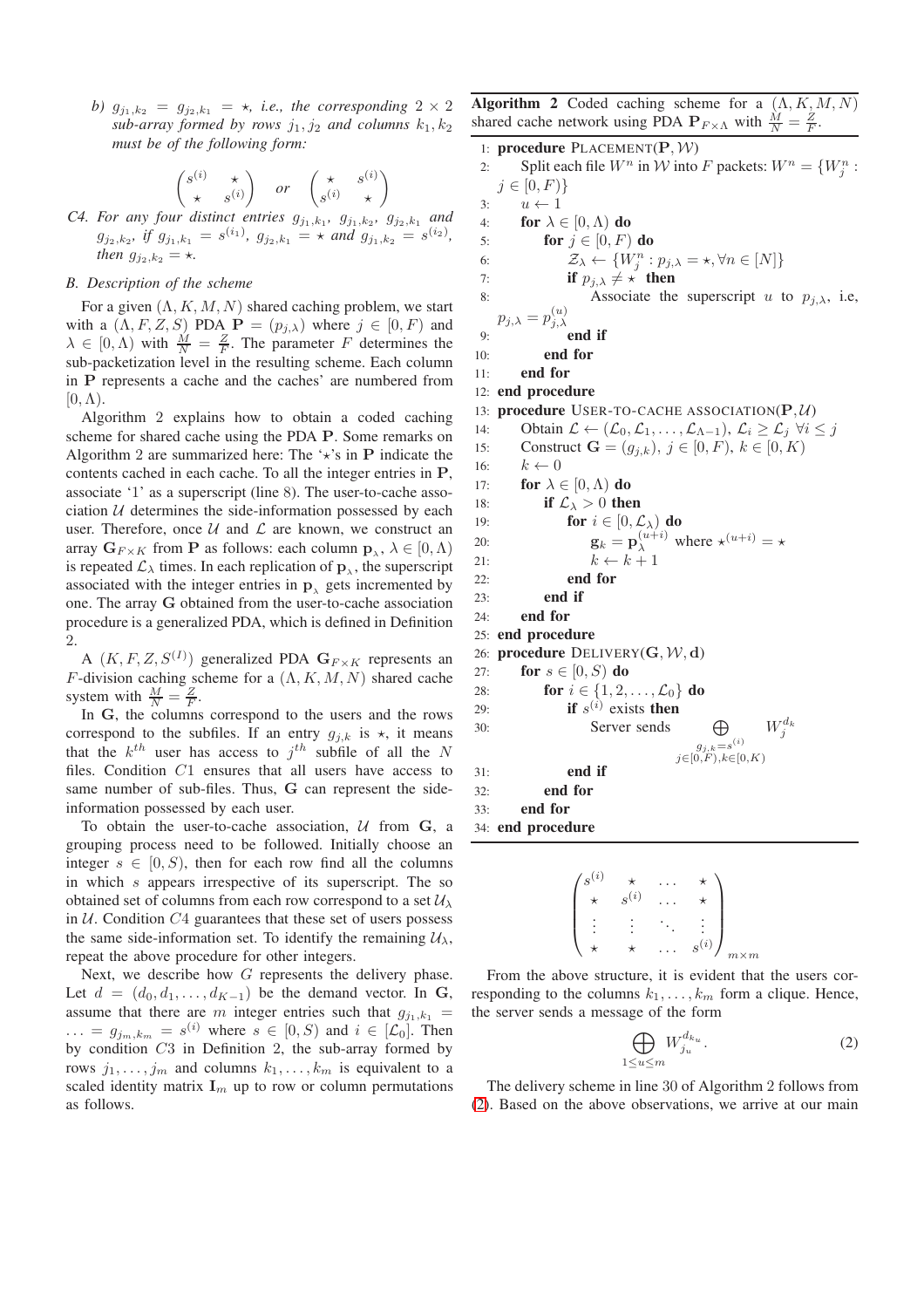| Schemes and parameters                                                              | Number of users | Caching ratio        | Sub-packetization       | Number of integers |
|-------------------------------------------------------------------------------------|-----------------|----------------------|-------------------------|--------------------|
| <b>MN PDA [6]</b><br>For t, $K \in \mathbb{Z}^+$ with $t \in [0, K)$                |                 | $\bar{\overline{K}}$ | $\binom{K}{t}$          | $K_{t+1}$          |
| Scheme in [6]                                                                       | $q(m+1)$        |                      | $q^m$                   | $q^m(q-1)$         |
| For m and $q \in \mathbb{Z}^+$ , $q > 2$                                            |                 | $q-1$                | $(q-1)q^m$              | $q^m$              |
| Scheme in [13]<br>For any q, z and $m \in \mathbb{Z}^+$<br>with $q > 2$ and $z < q$ | $q(m+1)$        |                      | $\frac{q-1}{q-z}$ $q^m$ | $(q-z)q^m$         |

TABLE I: Summary of some known PDA constructions

result which is stated in the following theorem.

#### *C. Main Result*

**Theorem 3.** For a given  $(\Lambda, K, M, N)$  shared caching prob*lem with an association profile*  $\mathcal{L} = (\mathcal{L}_0, \dots, \mathcal{L}_{\Lambda-1})$ *, an Fdivision caching scheme can be derived from a* (Λ, F, Z, S)  $PDA$  **P** =  $(p_{j,\lambda})_{F \times \Lambda}$  *where*  $\frac{M}{N}$  =  $\frac{Z}{F}$ *. The delivery load required in the worst-case is*

<span id="page-4-0"></span>
$$
R(\mathcal{L}) = \frac{\sum_{s=0}^{S-1} \max\{i : s^{(i)} \text{ appears in } \mathbf{G}, i \in [\mathcal{L}_0]\}}{F} \quad . \quad (3)
$$

*where*  $\mathbf{G} = (g_{i,k})_{F \times K}$  *is the generalized PDA obtained from Algorithm* 2 *representing the obtained* F*-division caching scheme.*

*Proof.* The proof of this theorem directly follows from Algorithm 2. In a  $(\Lambda, F, Z, S)$  PDA P, rows represent the subfiles and columns correspond to the caches. The sub-files stored in each cache is defined by the symbol  $\star$  present in the column corresponding to it. Condition  $C1$  in the definition of PDA guarantees that each cache stores  $NZ$  subfiles, where each subfile is of size  $\frac{1}{F}$ . Thus, the size of each cache is  $NZ/F$ , which is equal to M. When the user-to-cache assignment  $U$  is known, a generalized PDA G of size  $F \times K$  is constructed as described in lines 16-24 of Algorithm 2. Once the server receives the demand vector d, it transmits a linear combination of those sub-files (of the requested files) marked by the entry  $s^{(i)}$ , where  $s \in [0, S)$  and  $i \in [\mathcal{L}_0]$ . This process happens for all distinct  $s^{(i)}$ . The range of the superscript, i is different for each s as it depends on the profile  $\mathcal{L}$ . Thus, we obtain a transmission rate equal to  $(3)$ . The condition  $C3$  in Definition 2 ensures the decodability at each user.  $\Box$ 

# Now, we present an example to describe Theorem 3. **Example 1.** (4,8,4,8) shared caching problem with  $\mathcal{L}$  = (3, 2, 2, 1)*.*

Consider a case with  $K = 8$  users sharing  $\Lambda = 4$ helper caches, each of size  $M = 4$  units of file, storing contents from a library of  $N = 8$  equally-sized files  $W =$  $\{W^1, W^2, \ldots, W^8\}.$ 

For the above scenario, the PUE scheme requires a subpacketization of  $\begin{pmatrix} \Lambda \\ \Lambda M/N \end{pmatrix}$  which is equal to 6 subfiles. Whereas, using a  $(4, 2, 1, 2)$  PDA we could find a coded caching scheme for the same setup, which would only need a sub-packetization of 2.

$$
\mathbf{P} = \begin{pmatrix} \star & 1 & \star & 0 \\ 0 & \star & 1 & \star \end{pmatrix}_{2 \times 4}
$$

Let P be a  $(4, 2, 1, 2)$  PDA satisfying the constraint  $\frac{M}{N} = \frac{Z}{F}$ . *Placement*: As there are 2 rows in P, each file gets split into 2 subfiles, i.e,  $W^n = \{W_0^n, W_1^n\}$   $\forall n \in [8]$ . Since there is only a single  $\star$  in every column, each cache stores one subfile of all the files marked by  $\star$  in its corresponding column. We modify P by attaching the superscript to integer entries.

$$
\mathbf{P} = \begin{pmatrix} \star & 1^{(1)} & \star & 0^{(1)} \\ 0^{(1)} & \star & 1^{(1)} & \star \end{pmatrix}_{2 \times 4}
$$

 $User-to-cache$   $assignment:$  Let  $U$  $\{\{1, 2, 3\}, \{4, 5\}, \{6, 7\}, \{8\}\}\$ with a profile  $\mathcal{L} = (3, 2, 2, 1).$ Then, we construct the generalized PDA G as

$$
\mathbf{G} = \begin{pmatrix} \star & \star & \star & 1^{(1)} & 1^{(2)} & \star & \star & 0^{(1)} \\ 0^{(1)} & 0^{(2)} & 0^{(3)} & \star & \star & 1^{(1)} & 1^{(2)} & \star \end{pmatrix}_{2 \times 8}
$$

*Delivery*: Let  $d = (1, 2, 3, 4, 5, 6, 7, 8)$ . There is a transmission corresponding to every integer with a distinct superscript in G. The server takes an XOR of those requested subfiles marked by a particular numerical entry in G. Thus, the messages transmitted are

$$
\begin{aligned} X_{0^{(1)}} &= W_1^1 \oplus W_0^8 \qquad X_{1^{(1)}} &= W_0^4 \oplus W_1^6 \\ X_{0^{(2)}} &= W_1^2 \qquad \qquad X_{1^{(2)}} &= W_0^5 \oplus W_1^7 \\ X_{0^{(3)}} &= W_1^3 \quad . \end{aligned}
$$

The load required by our scheme is 5/2. Whereas, the load achieved by the PUE scheme is 11/6 .

Thus, by utilizing the extensive results available on PDA constructions, we could get more practically realizable coded caching schemes for shared caches without paying much in delivery load. In Table I, we list some of the known PDAs which are useful to our discussion. The following examples make use of the PDAs given in Table I to illustrate the subpacketization reduction achieved by our procedure.

**Example 2.** (9, 45, 15, 45) *shared caching problem with*  $\mathcal{L} =$ (8, 7, 6, 6, 5, 4, 4, 3, 2)*.*

There is a server with  $N = 45$  files connected to  $K = 45$ users and to  $\Lambda = 9$  caches, each with a normalized size  $\frac{M}{N} =$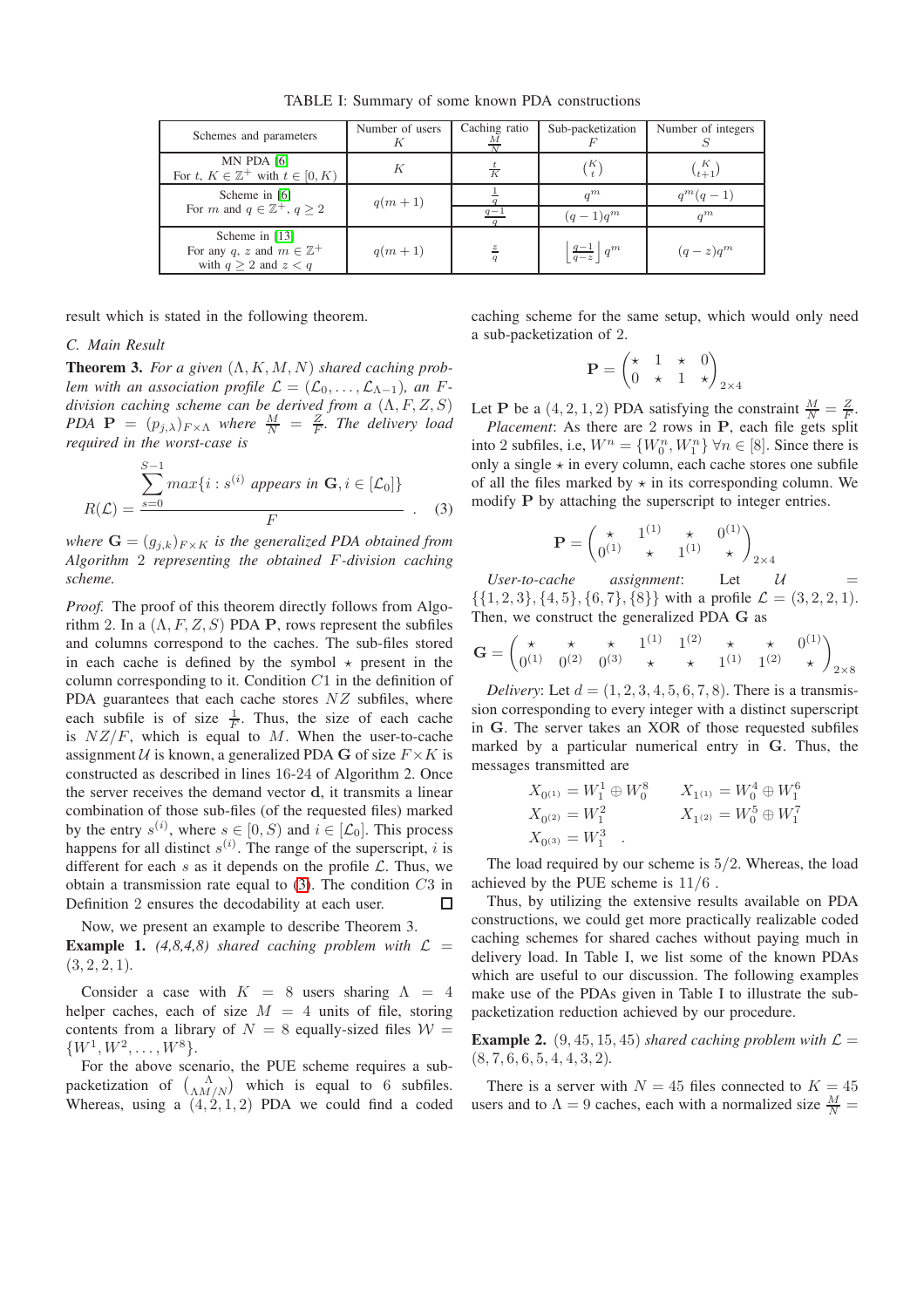$\frac{1}{3}$ . Then for an association profile  $\mathcal{L} = (8, 7, 6, 6, 5, 4, 4, 3, 2)$ , sub-packetization and the worst-case delivery load achieved by our PDA-based construction and the PUE scheme are shown in Table II.

TABLE II: Comparison (Using Construction A in [\[6\]](#page-6-5))

| <b>Schemes</b> | Sub-packetization | Delivery load          |  |
|----------------|-------------------|------------------------|--|
| PUE scheme [5] | 84                | $897/84 \approx 10.68$ |  |
| Our scheme     | g                 | 14                     |  |

**Example 3.** (9, 45, 30, 45) *shared caching problem with*  $\mathcal{L} =$ (8, 7, 6, 6, 5, 4, 4, 3, 2)*.*

We consider the same setting as in Example 2 with only change in the normalized cache size. That is,  $N = 45$ ,  $K = 45$ ,  $\Lambda = 9$  with  $\frac{M}{N} = \frac{2}{3}$ . Constructions given in either [\[6\]](#page-6-5) or [\[13\]](#page-6-17) can be used to get a PDA satisfying the above parameters. In this example, we employ the PDA from [\[13\]](#page-6-17) and the performance analyses against the PUE scheme is given below.

TABLE III: Comparison (Using the PDA in [\[13\]](#page-6-17))

| <b>Schemes</b> | Sub-packetization | Delivery load         |  |
|----------------|-------------------|-----------------------|--|
| PUE scheme [5] | 84                | $279/84 \approx 3.32$ |  |
| Our scheme     | 18                | 3.5                   |  |

#### *D. Generalized PDA representation for the PUE scheme*

In this subsection, we show that the PUE scheme can also be derived from a PDA.

Consider a  $(\Lambda, K, M, N)$  shared caching problem with an association profile  $\mathcal{L} = (\mathcal{L}_0, \dots, \mathcal{L}_{\Lambda-1})$ . Let  $t_s \triangleq \frac{\Lambda M}{N}$ . To obtain the PUE scheme, we need to start with an MN PDA corresponding to  $\Lambda$  users, satisfying the condition  $\frac{M}{N} = \frac{Z}{F}$ . Therefore, consider a  $(\Lambda, F, Z, S)$  MN PDA P where  $F =$  $\binom{\Lambda}{t_s}$ ,  $Z = \binom{\Lambda-1}{t_s-1}$  and  $S = \binom{\Lambda}{t_s+1}$ . As mentioned in Section II.B, the rows of P are indexed by sets  $\mathcal{T} \subseteq [0,\Lambda)$ , where  $|\mathcal{T}| = t_s$ . For each column  $\mathbf{p}_{\lambda}$ , the symbol  $\star$  is present in those rows in which  $\lambda \in \mathcal{T}$ . The integer entries in **P** are obtained by defining a bijective function as described in [\(1\)](#page-2-0). To all the integer entries, associate the superscript '1' and then follow the procedure in lines 13 - 25 of Algorithm 2. The so constructed  $(K, F, Z, S^{(\mathcal{L}_0)})$  generalized PDA G can completely characterize the shared caching problem. We further illustrate this using the Example 1 discussed in Section III.B.

*Example:*(4, 8, 4, 8) shared caching problem with  $\mathcal{L}$  =  $(3, 2, 2, 1).$ 

 $t_s = \Lambda M/N = 2$  results in  $\binom{\Lambda}{t_s} = 6$ ,  $\binom{\Lambda-1}{t_s-1} = 3$  and  $\binom{\Lambda}{t_s+1} = 4$ . Therefore, start with a  $(4, 6, 3, 4)$  PDA P. In this example, the caches are numbered as  $\{1, 2, 3, 4\}$ .

$$
\mathbf{P} = \begin{pmatrix} \star & \star & 0 & 1 \\ \star & 0 & \star & 2 \\ \star & 1 & 2 & \star \\ 0 & \star & \star & 3 \\ 1 & \star & 3 & \star \\ 2 & 3 & \star & \star \end{pmatrix}_{6 \times 4} \implies \begin{pmatrix} \star & \star & 0^{(1)} & 1^{(1)} \\ \star & 0^{(1)} & \star & 2^{(1)} \\ \star & 1^{(1)} & 2^{(1)} & \star \\ 0^{(1)} & \star & \star & 3^{(1)} \\ 2^{(1)} & 3^{(1)} & \star & \star \end{pmatrix}
$$

The rows of P are represented by 2-sized subsets of {1, 2, 3, 4} arranged in lexicographic order. Hence,  $W^{n} = \{W^{n}_{\{1,2\}}, W^{n}_{\{1,3\}}, W^{n}_{\{1,4\}}, W^{n}_{\{2,3\}}, W^{n}_{\{2,4\}}, W^{n}_{\{3,4\}}\}.$ The placement given by this PDA is exactly same as that of the placement in [\[5\]](#page-6-4).

For  $U = \{ \{1, 2, 3\}, \{4, 5\}, \{6, 7\}, \{8\} \}$ , we obtain a  $(8, 6, 3, 4<sup>(3)</sup>)$  generalized PDA G.

$$
\mathbf{G} = \begin{pmatrix} \star & \star & \star & \star & \star & 0^{(1)} & 0^{(2)} & 1^{(1)} \\ \star & \star & \star & 0^{(1)} & 0^{(2)} & \star & \star & 2^{(1)} \\ \star & \star & \star & 1^{(1)} & 1^{(2)} & 2^{(1)} & 2^{(2)} & \star \\ 0^{(1)} & 0^{(2)} & 0^{(3)} & \star & \star & \star & \star & \star & 3^{(1)} \\ 1^{(1)} & 1^{(2)} & 1^{(3)} & \star & \star & 3^{(1)} & 3^{(2)} & \star \\ 2^{(1)} & 2^{(2)} & 2^{(3)} & 3^{(1)} & 3^{(2)} & \star & \star & \star & \star \end{pmatrix}_{6 \times 8}
$$

Let  $d = (1, 2, 3, 4, 5, 6, 7, 8)$ , the delivery is as follows

$$
X_{0^{(1)}} = W_{\{2,3\}}^{1} \oplus W_{\{1,3\}}^{4} \oplus W_{\{1,2\}}^{6}
$$
  
\n
$$
X_{1^{(1)}} = W_{\{2,4\}}^{1} \oplus W_{\{1,4\}}^{4} \oplus W_{\{1,2\}}^{8}
$$
  
\n
$$
X_{2^{(1)}} = W_{\{3,4\}}^{1} \oplus W_{\{1,4\}}^{6} \oplus W_{\{1,3\}}^{8}
$$
  
\n
$$
X_{3^{(1)}} = W_{\{3,4\}}^{4} \oplus W_{\{2,4\}}^{6} \oplus W_{\{2,3\}}^{8}
$$
  
\n
$$
X_{0^{(2)}} = W_{\{2,3\}}^{2} \oplus W_{\{1,3\}}^{5} \oplus W_{\{1,2\}}^{7}
$$
  
\n
$$
X_{1^{(2)}} = W_{\{2,4\}}^{2} \oplus W_{\{1,4\}}^{5}
$$
  
\n
$$
X_{2^{(2)}} = W_{\{3,4\}}^{2} \oplus W_{\{1,4\}}^{7}
$$
  
\n
$$
X_{3^{(2)}} = W_{\{3,4\}}^{5} \oplus W_{\{2,4\}}^{7}
$$
  
\n
$$
X_{3^{(2)}} = W_{\{3,4\}}^{5} \oplus W_{\{2,4\}}^{7}
$$
  
\n
$$
X_{0^{(3)}} = W_{\{2,3\}}^{3}, X_{1^{(3)}} = W_{\{2,4\}}^{3}
$$
 and 
$$
X_{2^{(3)}} = W_{\{3,4\}}^{3}
$$

The signals transmitted and the load required match exactly with the PUE scheme. Thus, we could represent the PUE scheme using generalized PDA.

Remark 1. *Note that the coding gain, which is defined as the number of users benefiting from a single multicast message, is not the same for all transmissions. This in fact arises due to the asymmetry in the user-to-cache assignment.*

Remark 2. *If the assignment of users to caches is uniform, all the integer entries will be occurring equal number of times in generalized PDA* G*. Then, the delivery load expression* [\(3\)](#page-4-0) *reduces to*

$$
R(\mathcal{L}) = \frac{KS}{\Lambda F} \quad . \tag{4}
$$

.

*In this case, every transmission provides the same coding gain.*